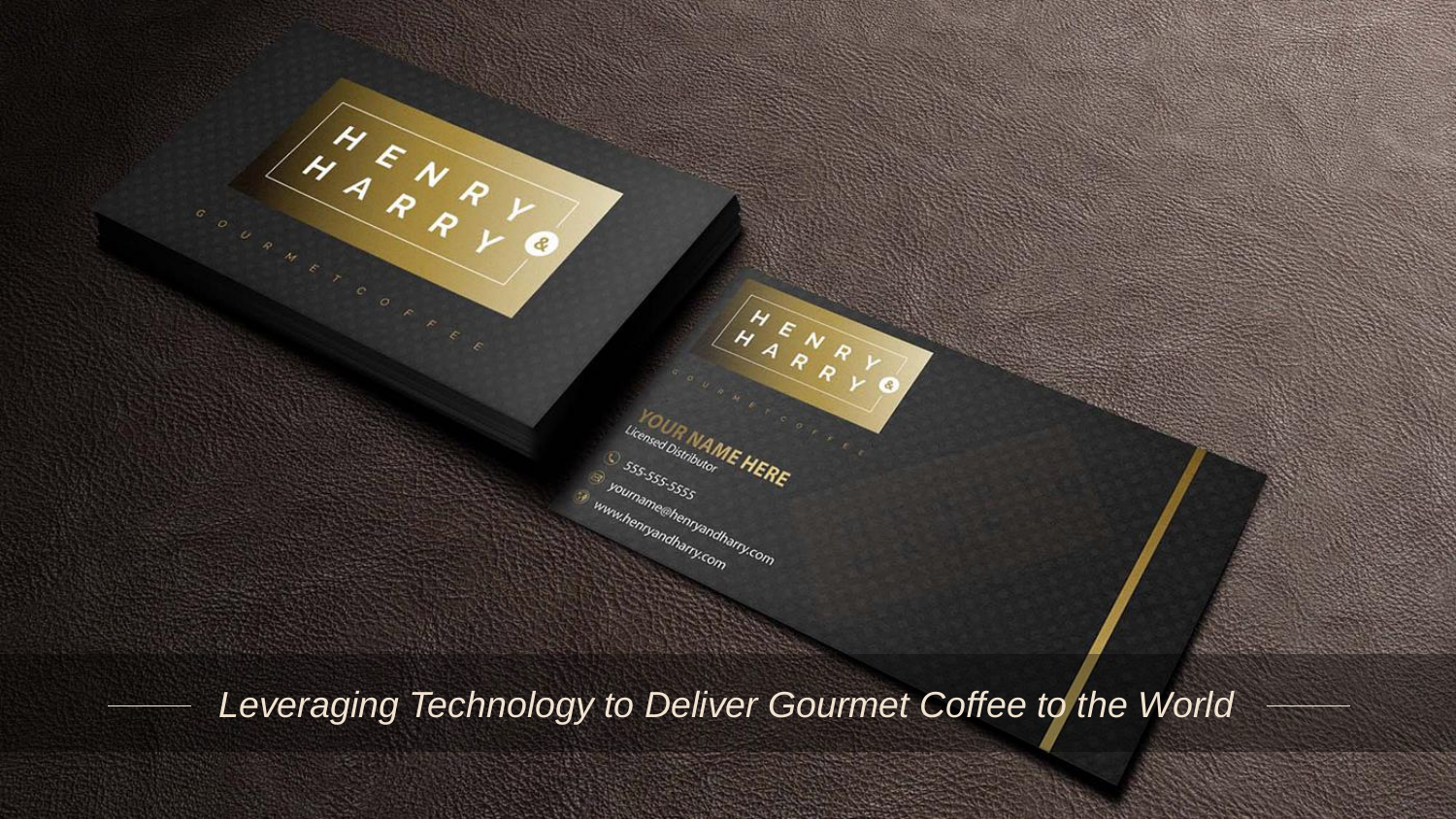

# $\begin{bmatrix} \circ & \circ & \circ & \circ \end{bmatrix}$ 400 MILLION

Cups of coffee consumed

EACH DAY the U.S.



Cups of coffee consumed EACH YEAR the U.S.



Average cups consumed a coffee a year. EACH DAY by coffee drinkers



An average office of just 15 employees consumes over 600 pounds of

55% of coffee drinkers would rather **gain 10 pounds** than give up coffee.



52% of coffee drinkers would rather **go without shower in the morning** than give up coffee.



49% of coffee drinkers would rather **give up cell phone for a month** than go without coffee.

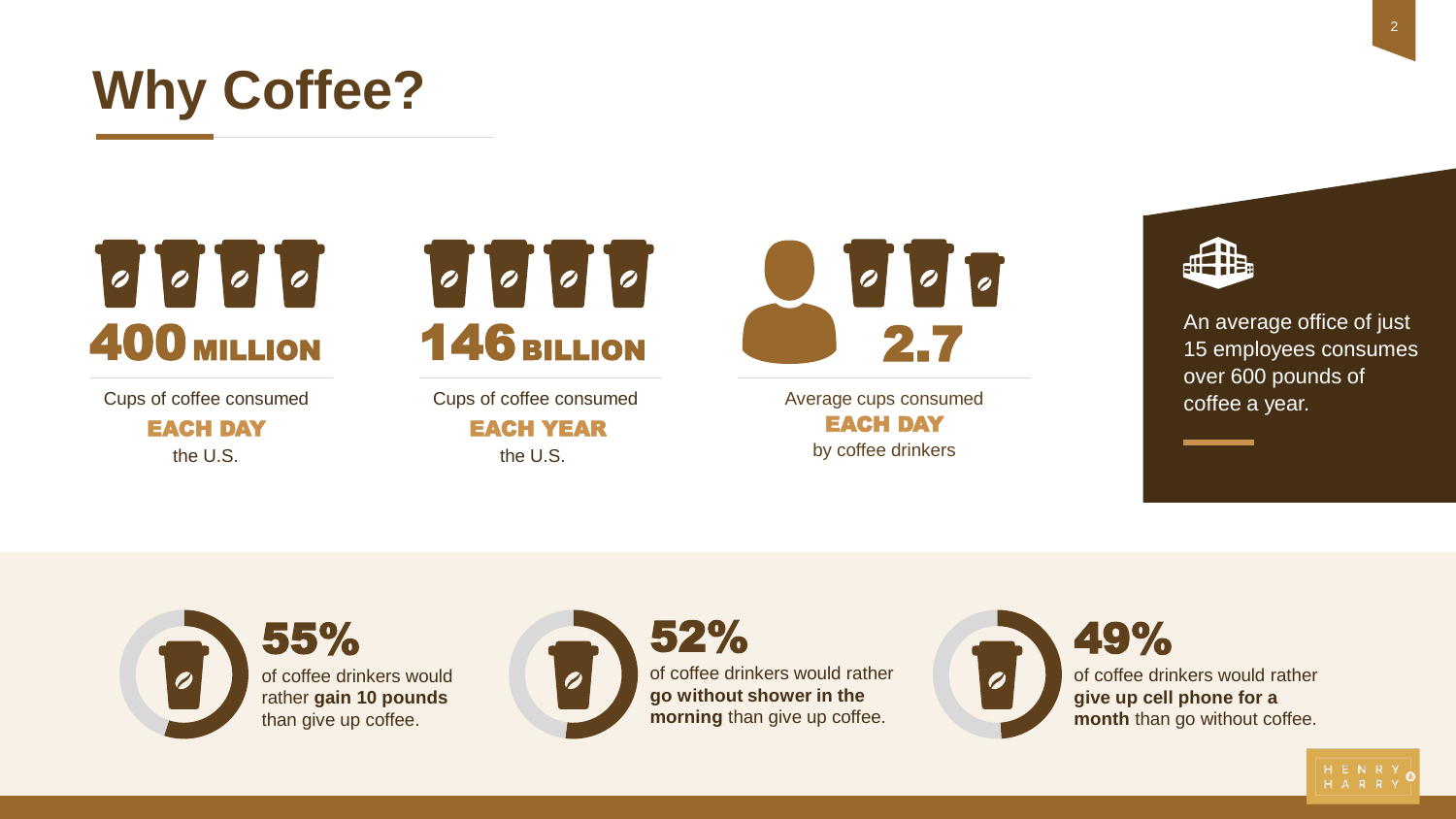#### **COMPETITIVE EDGE – "Redbox for Coffee"**



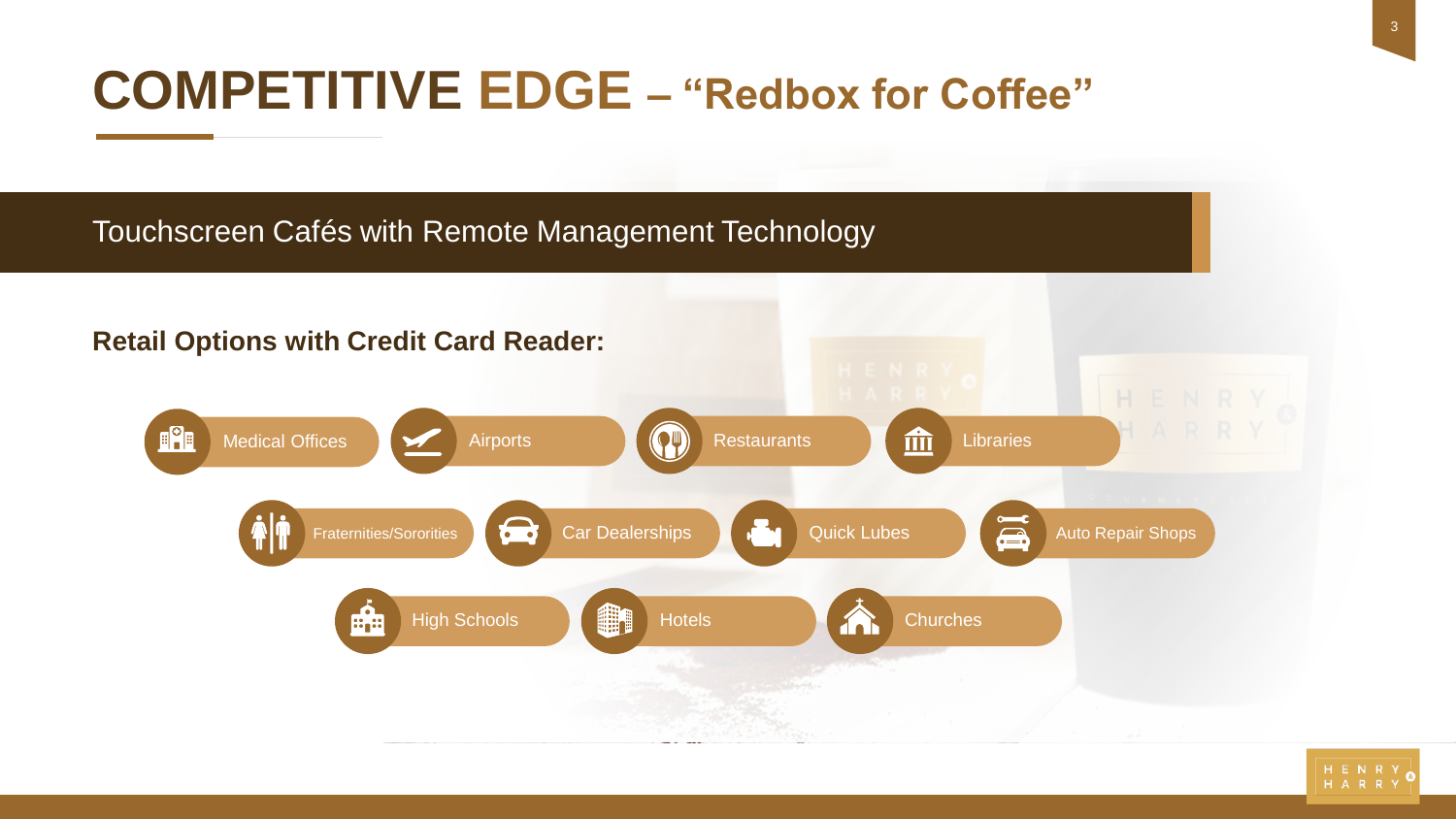#### **OFFICE COFFEE SERVICE**

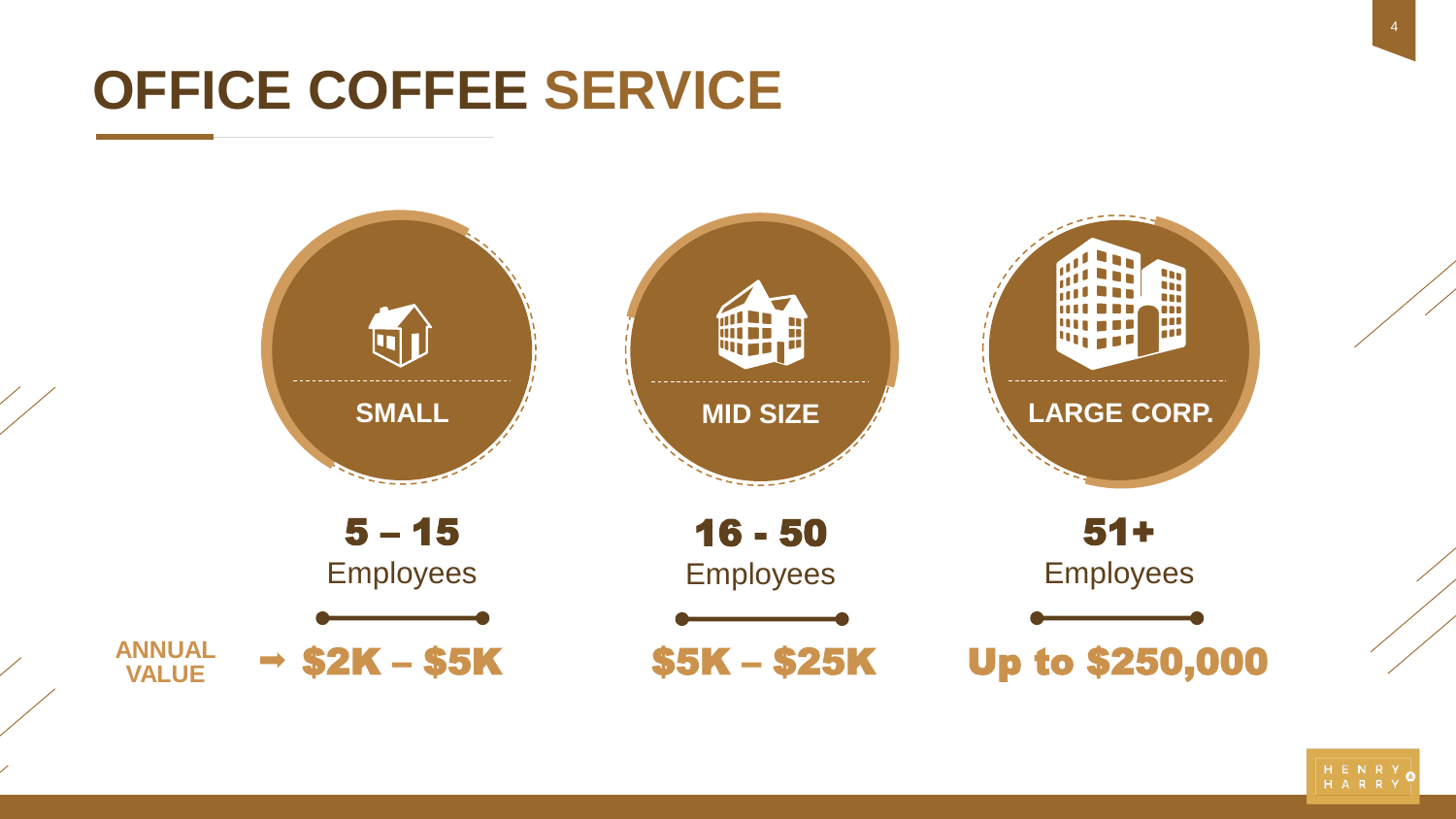### **PROFIT POTENTIAL with 50 accounts**

*IMPORTANT NOTE: These are for illustrative purposes only and not to be taken as a guarantee of income.*

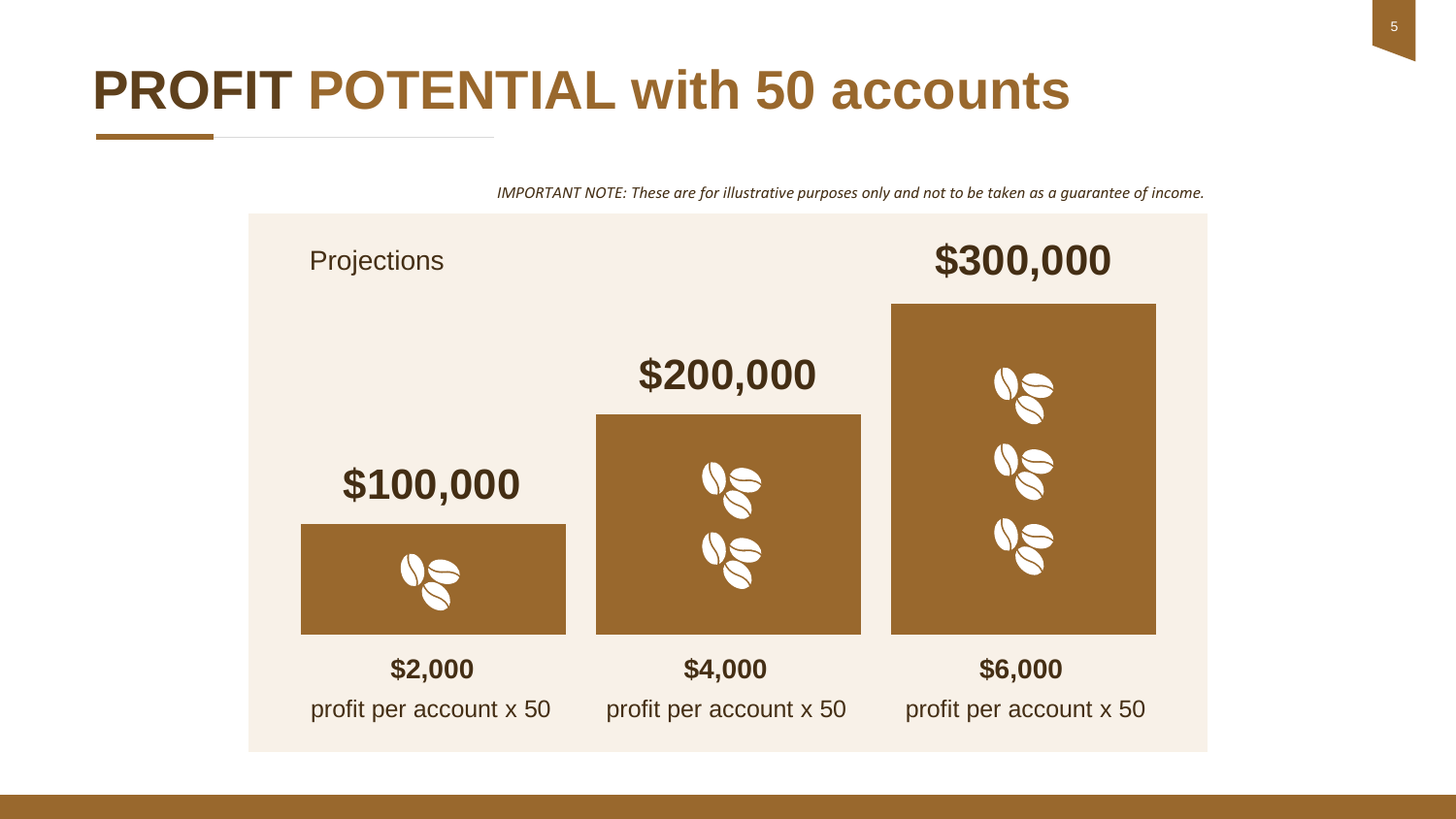### **PROFIT POTENTIAL with 100 accounts**

*IMPORTANT NOTE: These are for illustrative purposes only and not to be taken as a guarantee of income.*

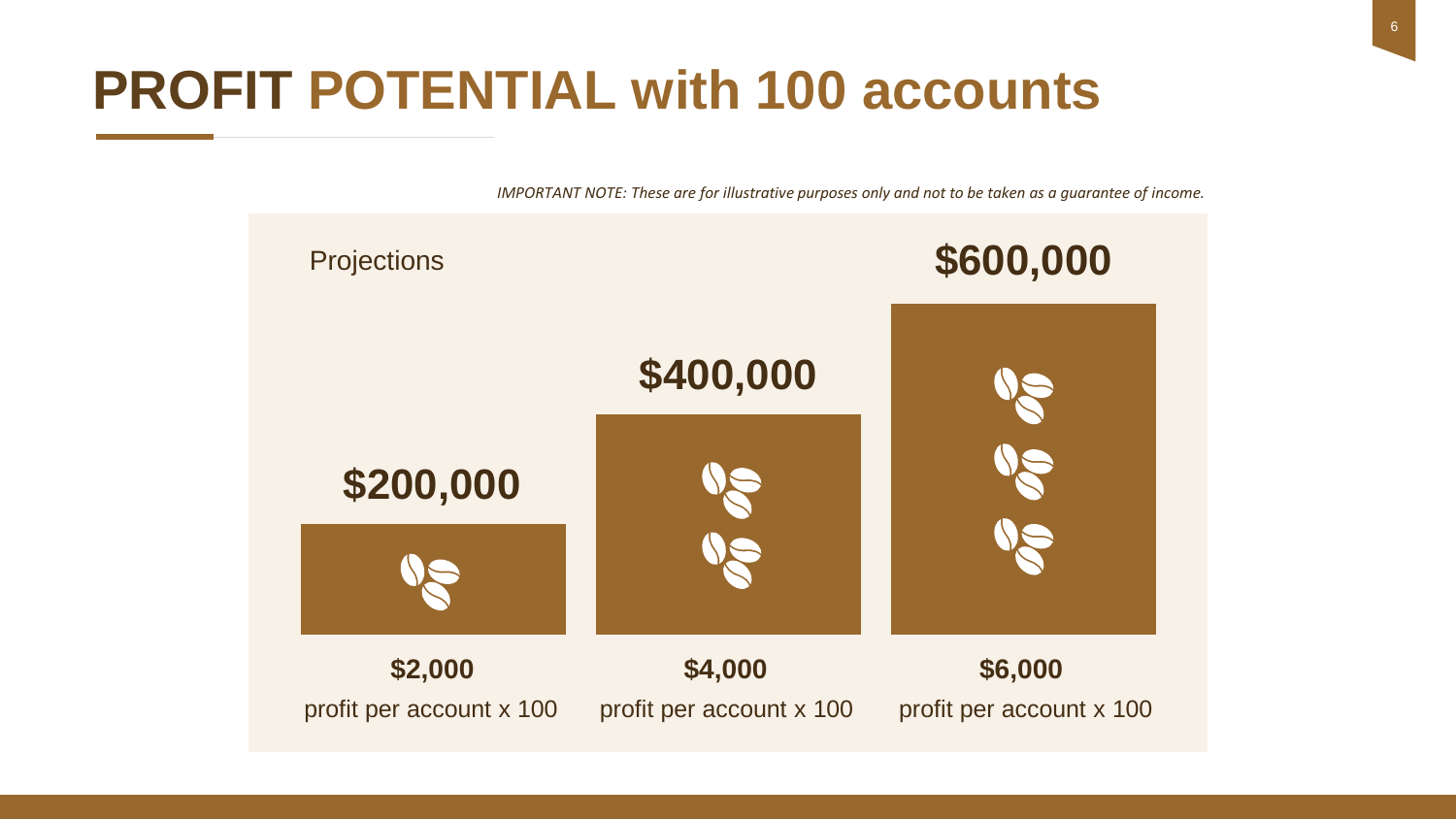### **COMPETITION**





- Retail market is virtually untapped **OPPORTUNITIES**  - Office coffee service is underserved



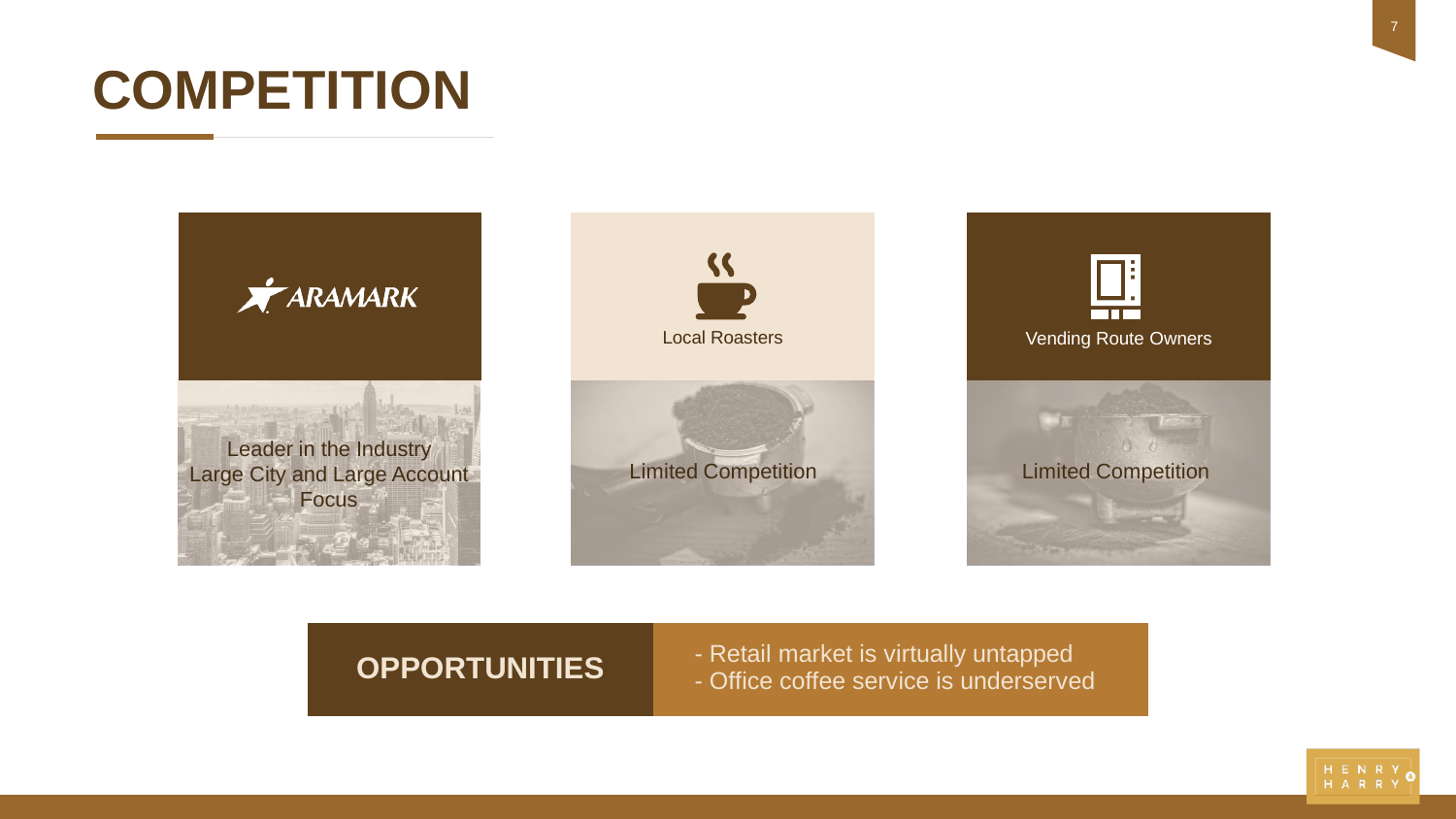

8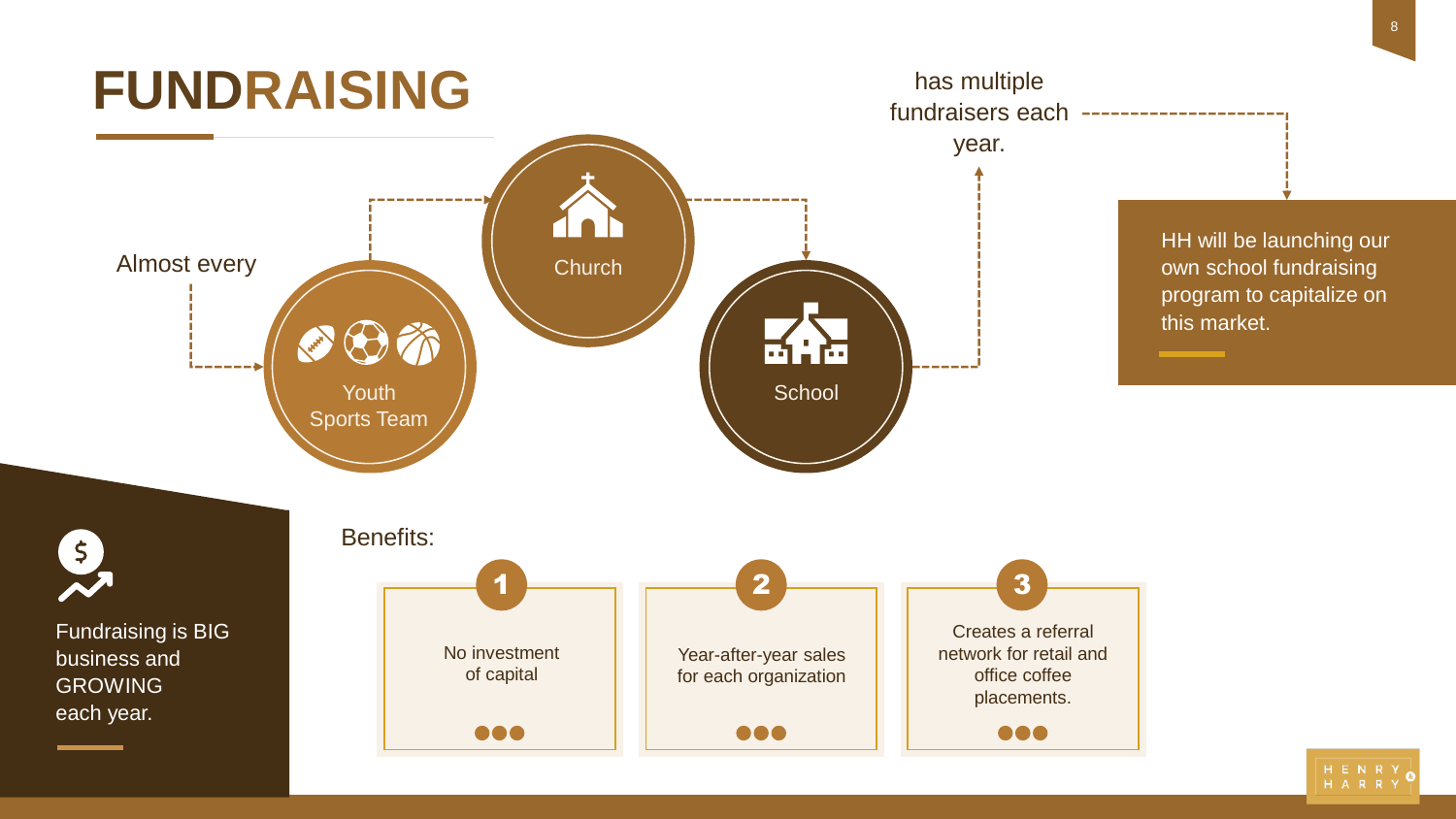





Yeti and CrossFit are both valued at over \$4 billion by delivering a better product and a better brand. And did it in less than 10 years.

**Brand matters!**

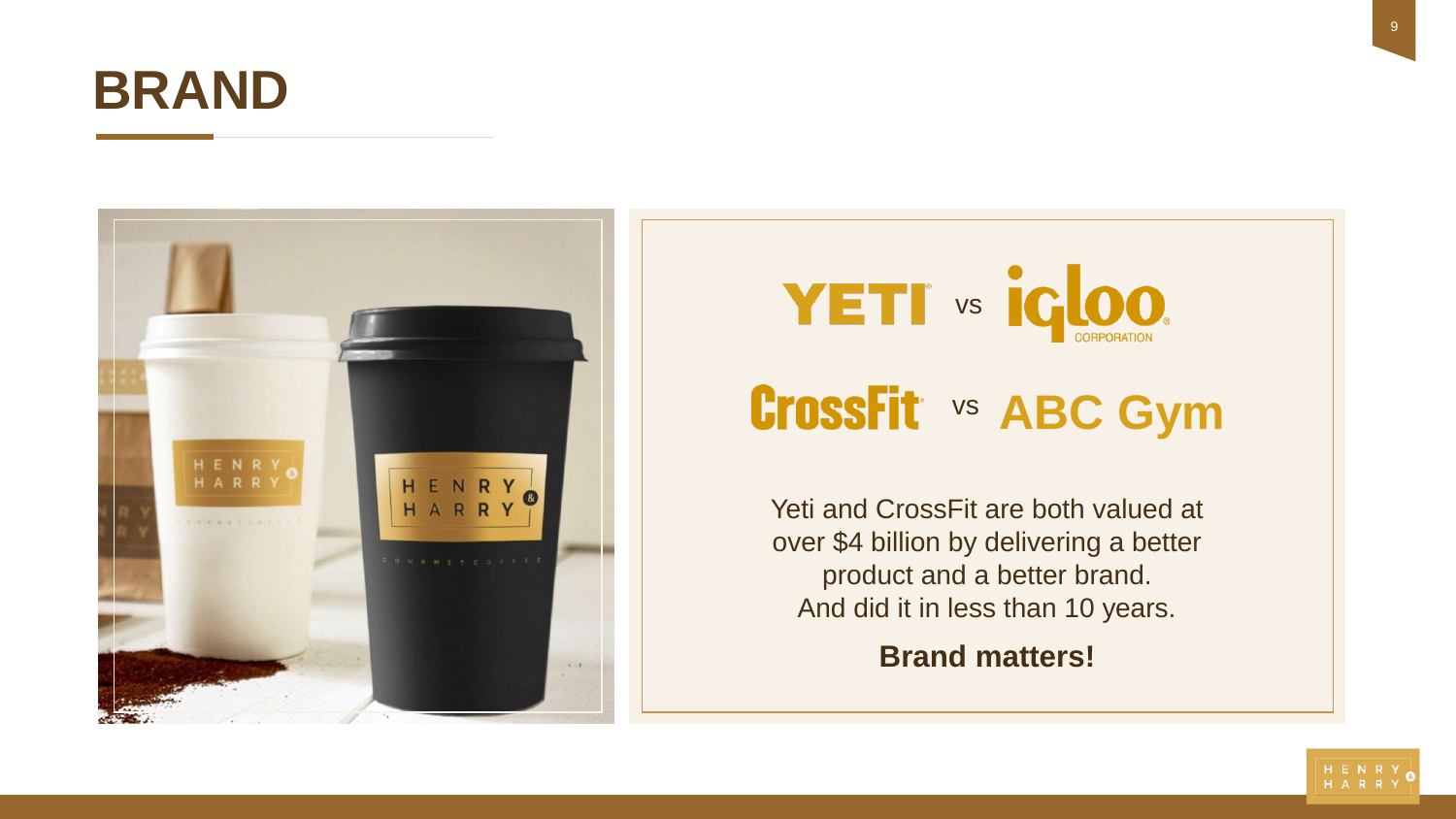#### **TEAM SUPPORT**



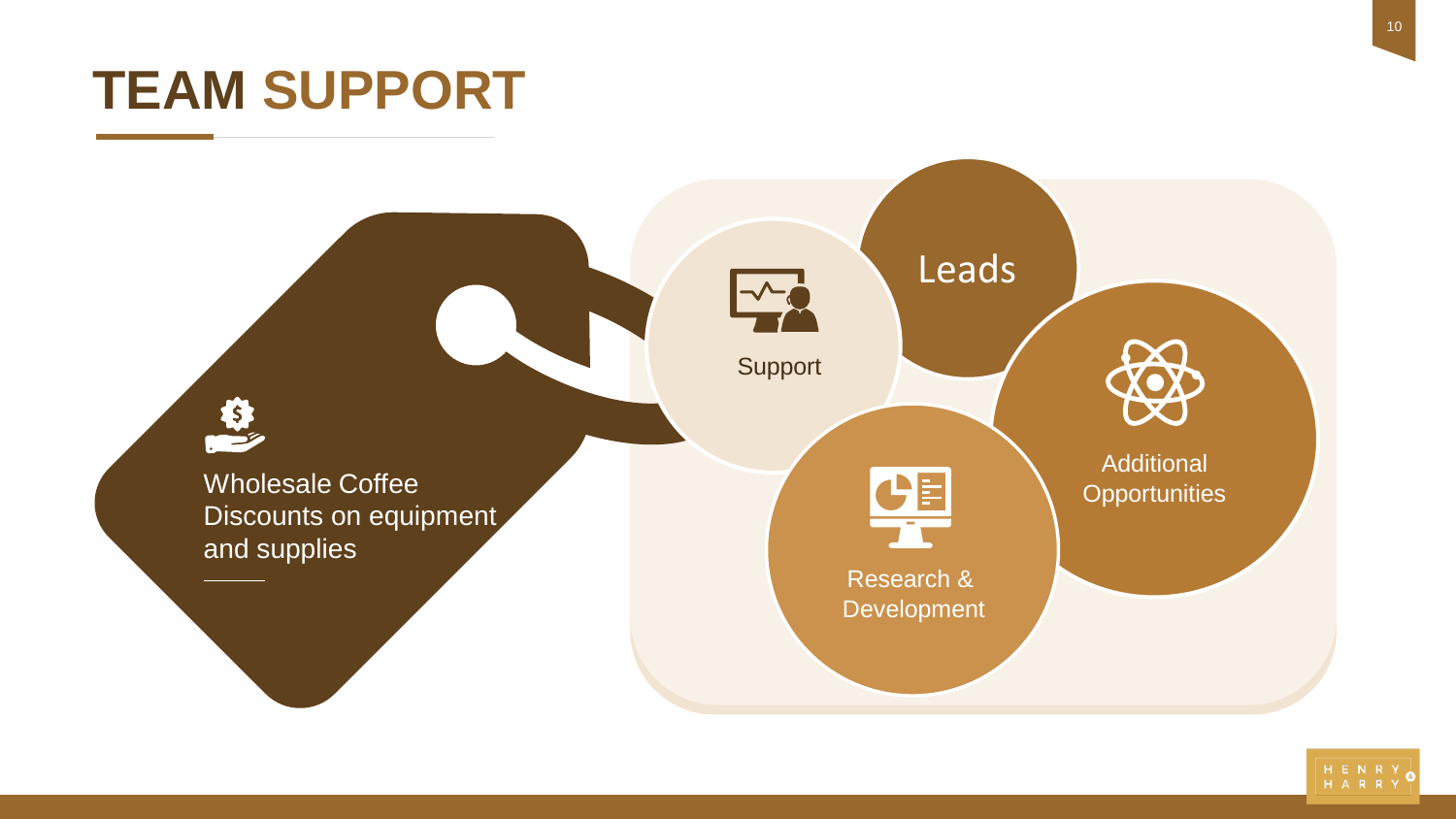## **Financing your growth!**

\$0 down financing for our distributors





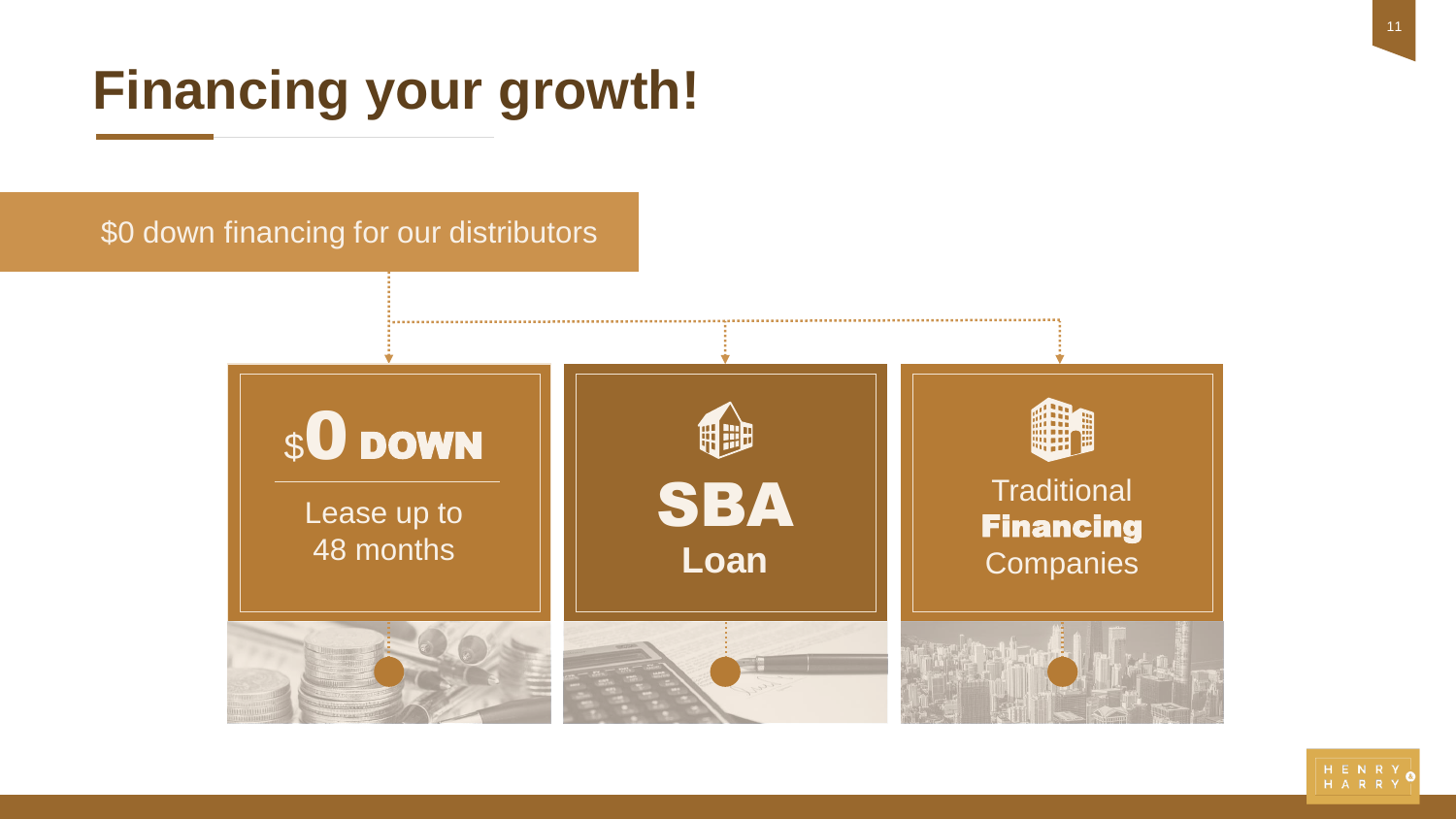#### **Turn-Key Business**



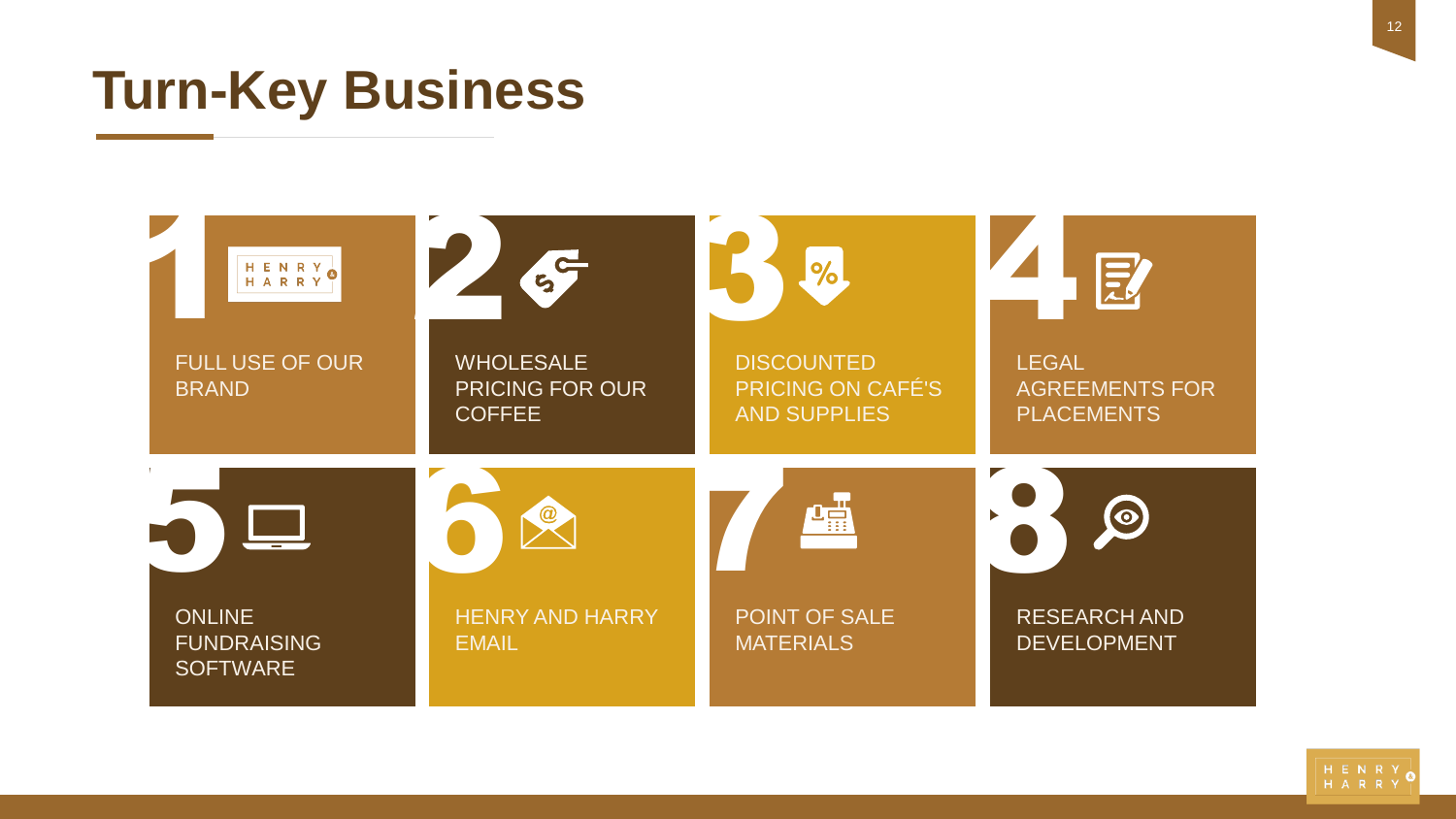#### **Turn-Key Business**